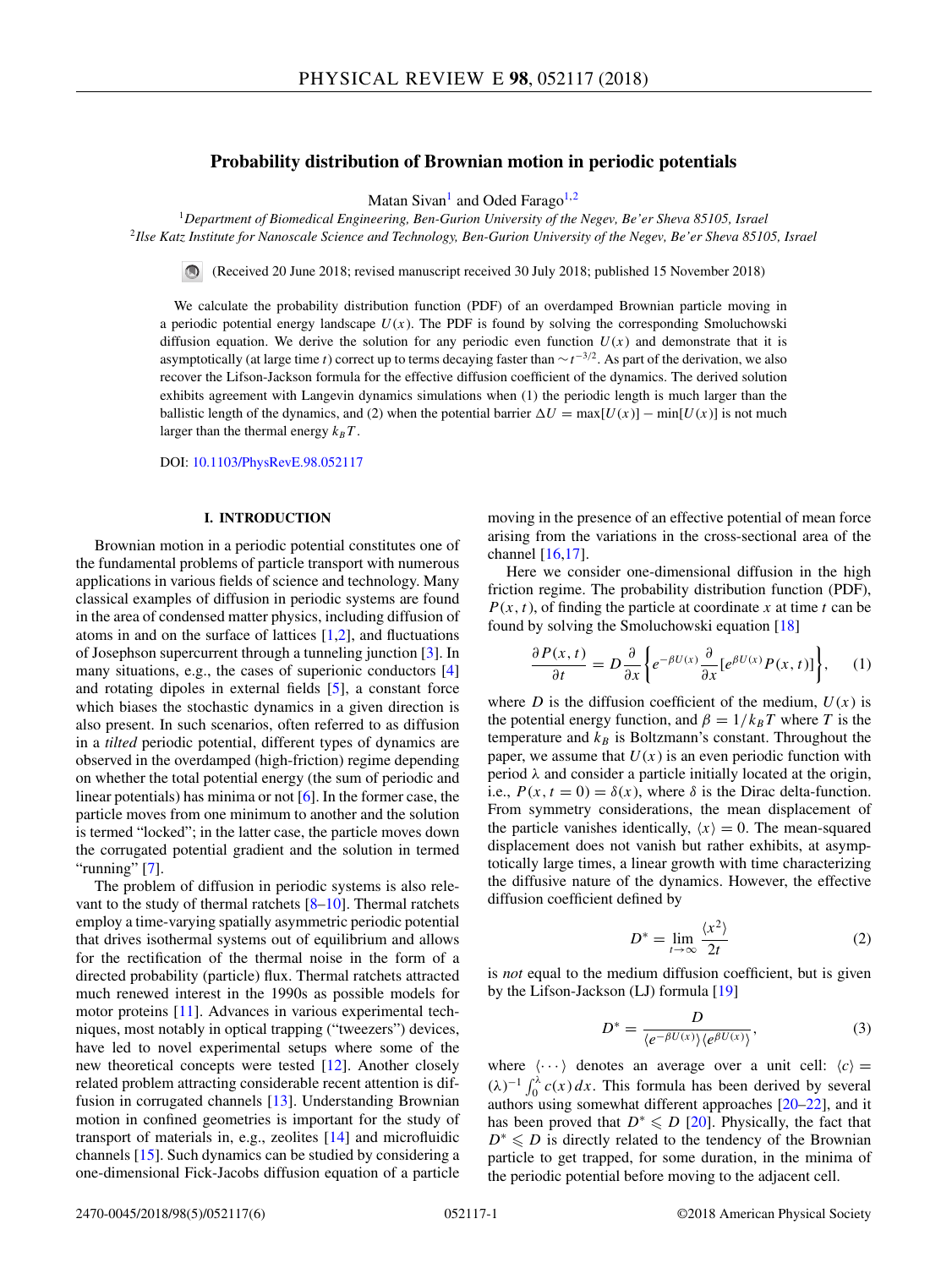<span id="page-1-0"></span>We note here that the LJ formula is valid only when the potential barrier,  $\Delta U = U_{\text{max}} - U_{\text{min}}$  is not too high. In the high barrier limit,  $\beta \Delta U \gg 1$ , the particle only rarely escapes the vicinity of a potential minimum, and it advances to a neighboring cell with a characteristic time that scales as *τ* ∼  $exp(\beta \Delta U)$ . In this limit, the effective diffusion coefficient is expected to follow an Arrhenius-Kramer behavior [\[23\]](#page-5-0):  $D^* \sim De^{-\beta \Delta U}$ .

Despite the extensive theoretical literature on the problem of diffusion in periodic potentials, the general solution of Eq. [\(1\)](#page-0-0) subject to the delta-function initial condition is not known. Here we take a major step forward and derive an asymptotic (at large times) solution for the Smoluchowski equation for any even periodic potential function  $U(x)$ . We use Langevin dynamics simulations of a case study to demonstrate excellent agreement between our analytical solution and the computed PDF. As part of our derivation, we independently arrive at the LJ formula for the effective diffusion coefficient.

#### **II. PRELIMINARY CONSIDERATIONS**

Although we focus here on diffusive (overdamped) dynamics, our computational results are actually based on inertial (underdamped) Langevin dynamics simulations. The Langevin equation is given by [\[24\]](#page-5-0)

$$
m\frac{dv}{dt} = -\alpha v + \xi(t) + f(x),\tag{4}
$$

where *m* and *v* denote, respectively, the mass and velocity of the particle,  $f = -dU(x)/dx$  is the deterministic force acting on the particle,  $\alpha > 0$  is the medium's friction coefficient, and *ξ*(*t*) is a thermal white noise with zero average  $\langle \xi(t) \rangle = 0$ and delta function autocorrelation  $\langle \xi(t) \xi(t') \rangle = 2k_B T \alpha \delta(t$ *t'*) [\[7\]](#page-4-0). Langevin dynamics is inertial at timescales much smaller than the ballistic time  $\tau_b \sim m/\alpha$ , during which the particle moves a characteristic distance  $l_b \sim v_{\text{th}} \tau_b$ , where  $v_{\text{th}} = \sqrt{k_B T/m}$  is the thermal velocity of the particle. The dynamics becomes diffusive at length scales much larger than  $l_b$ . From Smoluchowski equation [\(1\)](#page-0-0) with  $D = k_B T/\alpha$ (Einstein's relation), one can derive the particle's PDF in the overdamped limit of Langevin's equation, i.e., when  $l_b \rightarrow 0$ . This description, however, is valid only if the spatial variations of the deterministic force on length scales of the order of *lb* are much smaller than the characteristic friction force, i.e., for  $(m/\alpha^2)|df/dx| \ll 1$  [\[25\]](#page-5-0). In the case of a periodic force  $|df/dx| \sim \Delta U/\lambda^2$ , implying that Eq. [\(1\)](#page-0-0) may not be valid when the periodic length of the potential becomes comparable to the ballistic length, or in the case when  $\Delta U \gg k_B T$ . We will later see that, indeed, in these limits, the LJ formula derived from Eq. [\(1\)](#page-0-0) fails to depict correctly the effective diffusion coefficient *D*<sup>∗</sup>.

We notice that if  $U(x)$  is periodic then the Boltzmann's weight  $exp[-\beta U(x)]$  is also a periodic function. We thus define the periodic function  $\eta(x)$ 

$$
1 + \epsilon \eta(x) = \frac{e^{-\beta U(x)}}{\langle e^{-\beta U(x)} \rangle},
$$
 (5)

with the variable

$$
\epsilon = 1 - \frac{e^{-\beta U_{\text{max}}}}{\langle e^{-\beta U(x)} \rangle} \tag{6}
$$

satisfying  $0 \le \epsilon < 1$ . The function  $\eta(x)$  has the following properties: (1)  $\langle \eta(x) \rangle = 0$  and (2) min[ $\eta(x)$ ] = -1. With the definition of  $\epsilon$  and  $\eta(x)$ , the Smoluchowski equation [\(1\)](#page-0-0) takes the form

$$
\frac{\partial P(x,t)}{\partial t} = D \frac{\partial}{\partial x} \left\{ [1 + \epsilon \eta(x)] \frac{\partial}{\partial x} \frac{P(x,t)}{[1 + \epsilon \eta(x)]} \right\}, \quad (7)
$$

and LJ formula  $(3)$  reads

$$
D^* = \frac{D}{([1 + \epsilon \eta(x)]^{-1})}.
$$
 (8)

In the high barrier limit  $\epsilon \to 1$ , we expect the Arrhenius-Kramer law, which takes the form

$$
D^* \sim D(1 - \epsilon). \tag{9}
$$

## **III. LANGEVIN DYNAMICS SIMULATIONS**

We simulate the dynamics of a particle of unity mass  $m = 1$  moving in a system with friction coefficient  $\alpha = 1$ at constant temperature  $k_B T = 1$ . For this choice of parameters the ballistic time  $\tau_b \sim m/\alpha = 1$  and ballistic length  $l_b \sim \sqrt{mk_B T}/\alpha = 1$ . As a numerical example, we consider the case where  $\eta(x) = \cos(2\pi x/\lambda)$   $(f(x) = -dU(x)/dx$  $k_B T \epsilon \eta'(x) / [1 + \epsilon \eta(x)]$ ). The particle's trajectory begins at  $x = 0$  with initial velocity which is drawn from the equilibrium Maxwell-Boltzmann distribution and is numerically integrated using the algorithm of Grønbech-Jensen and Farago  $(G-JF)$  [\[26,27\]](#page-5-0) with  $dt = 0.1$ , which is an order of magnitude smaller than  $\tau_b$ . The numerical results presented here are based on statistical averages of  $2 \times 10^8$  independent trajecto-ries. Figure [1\(a\)](#page-2-0) shows the ratio between  $\langle x^2 \rangle$  and 2*t* [see Eq. [\(2\)](#page-0-0)] as a function of *t* for  $\epsilon = 0.5$  and  $\lambda = 50 \gg l_b$ . At asymptotically large times, this ratio converges to the effective diffusion coefficient  $D^* \simeq 0.863$ , which is indeed smaller than the medium diffusion coefficient  $D = k_B T/\alpha = 1$ . The open circles in Fig. [1\(b\)](#page-2-0) show our computational results for  $D^*/D$  as a function of  $\epsilon$ , for  $\lambda = 50$ . The results exhibit excellent agreement with the solid line depicting the LJ formula (8) which, for the specific choice of  $\eta(x)$  discussed here, gives *D*<sup>∗</sup>/*D* =  $\sqrt{1 - \epsilon^2}$ . Very small deviations from the LJ formula are observed for  $\epsilon > 0.6$  when the potential barrier becomes larger  $[\exp(-\beta \Delta U) \lesssim 0.17]$ . In contrast, the results for  $\lambda = 2$ , which are plotted in Fig. [1\(c\),](#page-2-0) exhibit agreement with LJ formula only for  $\epsilon$  < 0.1. This behavior is expected since LJ formula is derived from the Smoluchowski equation, but the latter becomes invalid when  $\lambda$  is comparable to the ballistic length *l<sub>b</sub>*. For  $\epsilon \to 1$ , we observe that  $D^*/D$  diminishes like  $(1 − ε)$ , in accordance with Eq.  $(9)$ .

Figure  $2(a)$  shows the PDF normalized by the Boltzmann factor,  $\Pi(x, t) = P(x, t) / [1 + \epsilon \eta(x)]$ , for  $\epsilon = 0.5$  and  $\lambda = 50$  at  $t = 10^4$  (squares) and  $t = 5 \times 10^4$  (circles). The graphs indicate that at large times, the function  $\Pi(x, t)$  is very well approximated by a Gaussian form (solid lines) *G*(*x*, *D*<sup>∗</sup>*t*) = exp( $-x^2/4D^*t$ )/ $\sqrt{4\pi D^*t}$ , where  $D^* = 0.863$ is the effective diffusion coefficient for the corresponding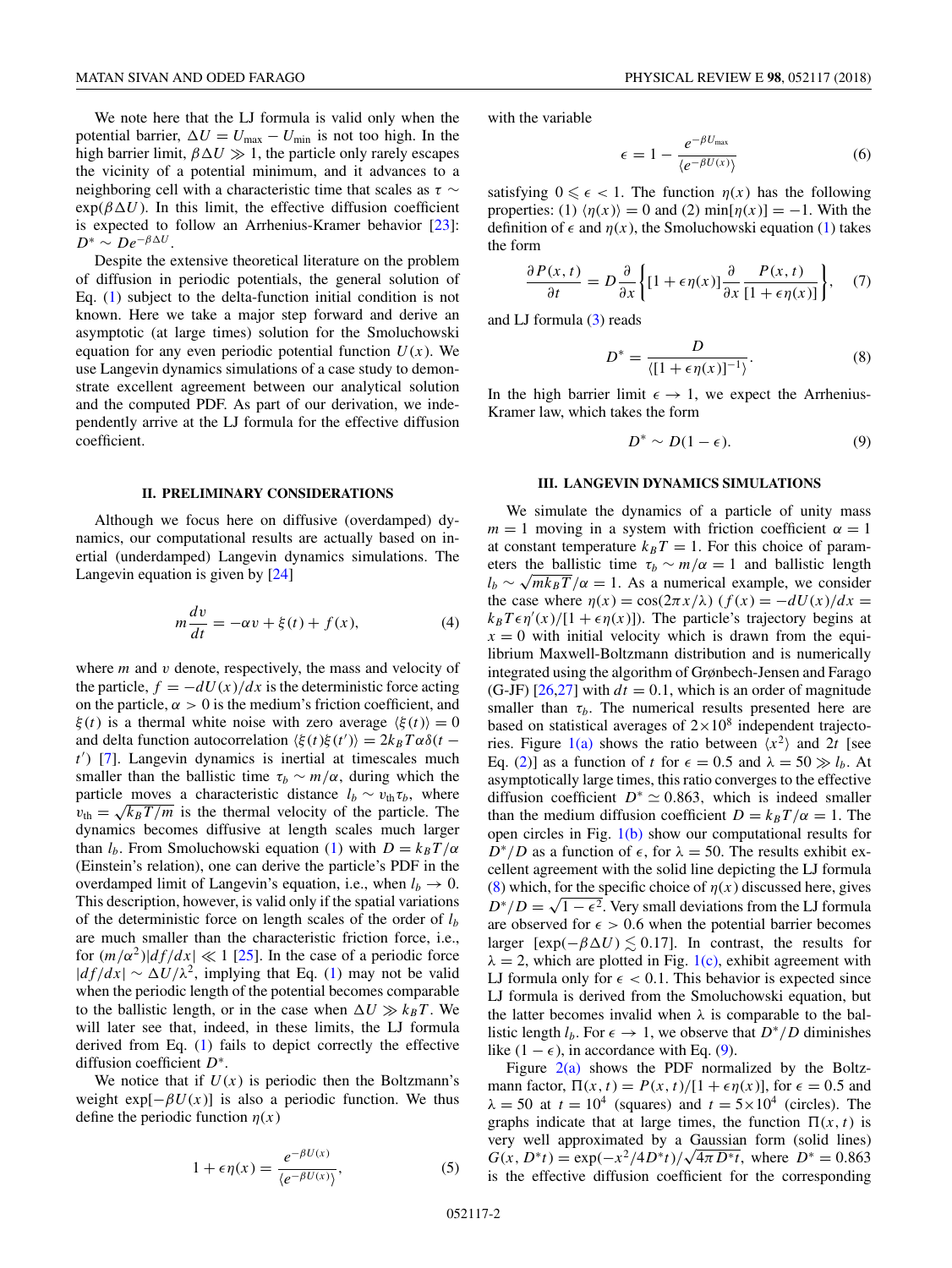

FIG. 1. (a) The ratio between the mean-squared displacement and twice the time,  $D^* = \frac{x^2}{2t}$ , as a function of *t* for  $\epsilon = 0.5$ and  $\lambda = 50$ . At large times this ratio converges to  $D^* \simeq 0.863$  that matches the value for the effective diffusion coefficient *D*<sup>∗</sup> predicted by the LJ formula. (b) The effective diffusion coefficient *D*<sup>∗</sup> (normalized by the medium diffusion coefficient  $D$ ) as a function of  $\epsilon$  for  $\lambda = 50$ . Circles, simulation results; solid curve, the LJ formula. (c) Same as panel (b) for  $\lambda = 2$ . The thin dotted line depicts the function  $(1 - \epsilon)$ .

0 0.1 0.2 0.3 0.4 0.5 0.6 0.7 0.8 0.9 1

 $0\frac{1}{0}$ 

<span id="page-2-0"></span>

FIG. 2. (a) The function  $\Pi(x, t)$  as a function of *x* for  $\epsilon =$ 0.5 and  $\lambda = 50$ , at  $t = 10^4$  (squares) and and  $t = 5 \times 10^4$  (circles). The solid curves depict the Gaussian form  $G(x, D^*t)$  = cies). The solid curves depict the Gaussian form  $G(x, D^T t) = exp(-x^2/4D^* t)/\sqrt{4\pi D^* t}$  with  $D^* = 0.863$ . (b) The function  $t[\Pi(x, t)/G(x, D^*t) - 1]$  as a function of *x* for  $t = 5 \times 10^4$  (red) and  $t = 2 \times 10^5$  (black). The light blue curve is the analytical approximation  $xg(x)/(4D^*)$  with  $g(x)$  given by Eq. [\(18\)](#page-3-0). The inset shows a magnification of the region with the best agreement between the analytical approximation and numerical results.

 $-300$ 

 $-2000$ 

 $100$ 

 $\Pi(x,t)$  $G(x,$ 

-1000 -500 0 500 1000

 $\overline{x}$ 

100 200 300 400

values of  $\epsilon$  and  $\lambda$  (see above). This, however, is only an approximation, and it is straightforward to check that  $P(x, t) =$  $[1 + \epsilon \eta(x)]G(x, D^*t)$  is *not* a solution of Eq. [\(7\)](#page-1-0). Careful inspection of Fig. 2(a) reveals small undulations of  $\Pi(x, t)$ with wavelength *λ* around the Gaussian form. We thus speculate that the Gaussian form is the leading term in an expression including additional terms, and write  $P(x, t) = [1 +$  $\epsilon \eta(x)$ ] $G(x, D^*t)$ [1 + *q*<sub>0</sub>(*x*) + *q*<sub>1</sub>(*x,t*)], where *q*<sub>0</sub>(*x*) and  $q_1(x, t)$  denote, respectively, static and time-decaying corrections exhibiting oscillations with periodicity *λ*. The static term can be ruled out based on the simple argument that it contributes a term equal to  $G(x, D^*t) d{[1 + \epsilon \eta(x)]} q'_0(x)}/dx$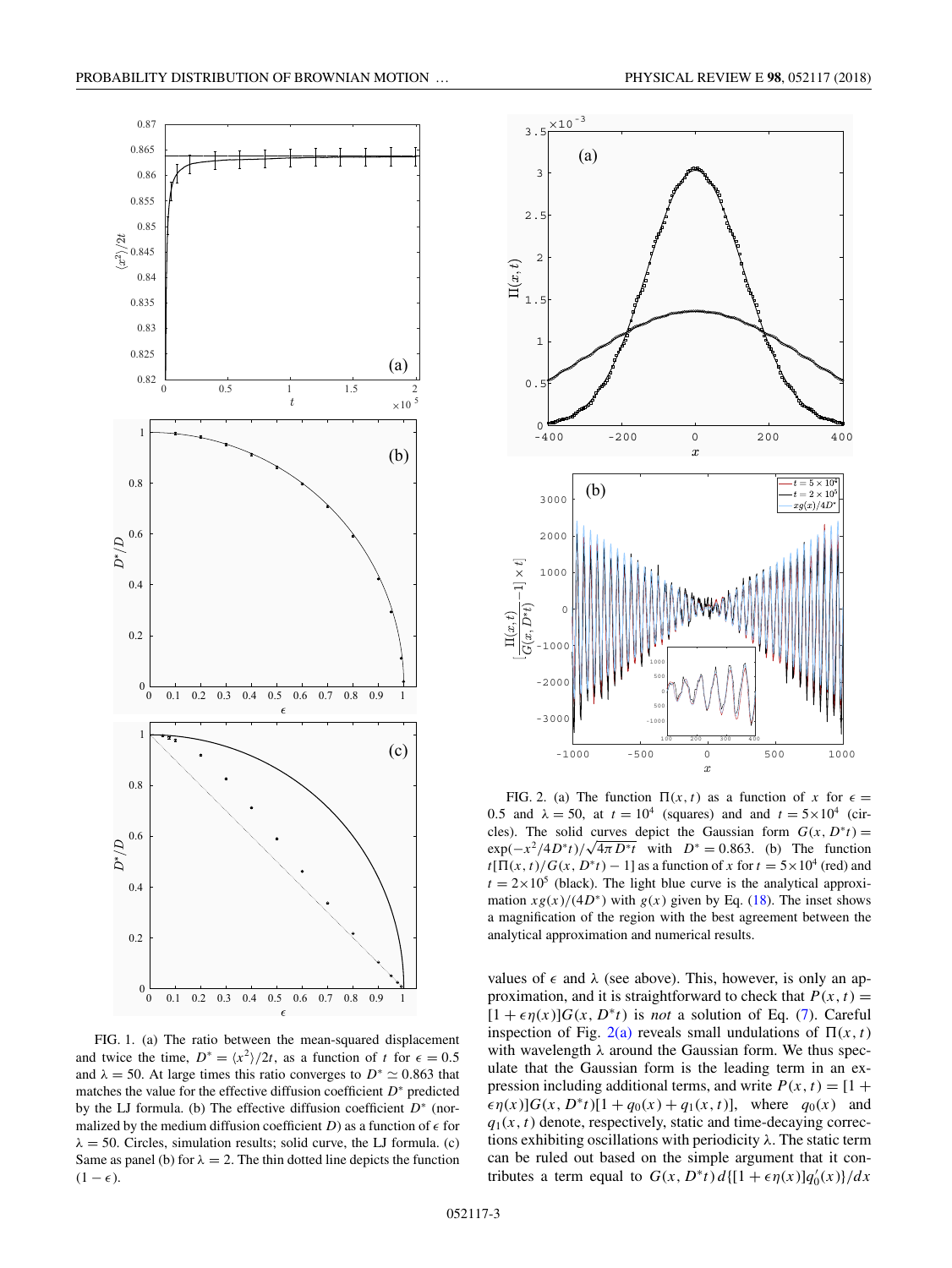<span id="page-3-0"></span>on the right-hand side of Eq. [\(7\)](#page-1-0), and this term dominates the asymptotic behavior of  $\partial_t P(x, t)$  at long times. Since the Gaussian function  $G(x, D^*t)$  is positive, it follows that the long-time limit of *∂tP* (*x,t*) has the same sign as the *static* function  $d\left\{[1 + \epsilon \eta(x)]q_0'(x)\right\}/dx$  that oscillates between positive and negative values [\[28\]](#page-5-0). This, however, is impossible because the particle propagates to further distances with time and the probability density cannot accumulate at any point in space. Stated differently, for any  $x<sub>0</sub>$ , the probability density *P*( $x_0$ , *t*) must decay at large times, namely,  $\partial_t P(x_0, t) < 0$  for some  $t > t_0$ . This property of  $P(x, t)$  precludes the possibility of a static correction  $q_0(x)$  and allows only a time-decaying term  $q_1(x, t)$ .

Insight into the form of the time-decaying correction can be gained from Fig.  $2(b)$  where we plot the function  $t[\Pi(x, t)/G(x, D^*t) - 1] = tq_2(x, t)$  as a function of *x* for  $\epsilon = 0.5$  and  $\lambda = 50$ , at  $t = 5 \times 10^4$  (red) and  $t = 2 \times 10^5$ (black). While the collapse of the data for the different times in not perfect, it seems to indicate that the timedecaying correction may have the form  $q_1(x, t) \sim (x/t)g(x)$ , where  $g(x)$  is a scaling function with periodicity  $\lambda$ . This term decays at a rate  $t^{1/2}$  faster than the leading Gaussian form because of the scaling  $x \sim (D^*t)^{1/2}$ . (Larger values of *x* need not be considered because for  $x^2 \gg D^*t$  the PDF is practically zero.) The solution can be further refined by introducing a series of corrections  $P(x, t) = [1 +$  $\epsilon \eta(x)$ ] $G(x, D^*t)$ [1 +  $q_1(x, t) + q_2(x, t) + \cdots$ ], with each term decaying  $t^{1/2}$  faster than the previous one.

Here we attempt to find the first two leading corrections and, therefore, consider the following form:

$$
P(x,t) = \left\{ [1 + \epsilon \eta(x)] G(x, D^*t) \left[ 1 + \frac{\lambda x g(x)}{4D^*t} Q_1 \left( \frac{x^2}{4D^*t} \right) + \frac{\lambda^2 h(x)}{4D^*t} Q_2 \left( \frac{x^2}{4D^*t} \right) \right] \right\},
$$
\n(10)

where  $g(x)$  and  $h(x)$  are two dimensionless functions with periodicity  $\lambda$ , while  $Q_1$  and  $Q_2$  are polynomials in  $x^2/4D^*t$ . This solution constitutes the *asymptotic* solution to Smolu-chowski equation [\(7\)](#page-1-0) at large times  $t \gg \tau_b$ , up to order *G*(*x*, *D*<sup>∗</sup>*t*)/*t* ∼ 1/*t*<sup>3/2</sup>.

#### **IV. THE PROBABILITY DISTRIBUTION**

### **A. The leading asymptotic correction**

We consider a symmetric system with an even function  $\eta(x)$ , which implies that the PDF is symmetric and, therefore,  $g(x)$  must be an odd function while  $h(x)$  is even. Both scaling functions are periodic with periodicity *λ* and have a finite amplitude. Thus,  $\eta'(x)$ , as well as  $g'(x)$  and  $h'(x)$ , are all of order  $1/\lambda$ . With this in mind, we substitute the solution (10) into Eq. [\(7\)](#page-1-0). On the right-hand side, we find terms that scale as like  $G(x, D^*t)(x/\lambda t)$ . These terms must cancel each other, which occurs provided that (1)  $Q_1 = \text{const}$  [which, by a proper definition of  $g(x)$ , can be arbitrarily set to unity], and (2) the scaling function  $g(x)$  satisfies the ordinary differential equation

$$
[1 + \epsilon \eta(x)]\lambda g''(x) + \epsilon \eta'(x)[\lambda g'(x) - 2] = 0.
$$
 (11)

Taking into account that  $g(x)$  is an odd function and therefore  $g(0) = 0$ , we readily arrive at the solution

$$
\lambda g(x) = kI \left[ \frac{1}{1 + \epsilon \eta(x)} \right] + 2x, \tag{12}
$$

where  $I[y(x)]$  denotes the primitive function of  $y(x)$  with  $I(x = 0) = 0$ . The constant *k* can be found from the requirement that  $g(x)$  is periodic. Thus,  $\int_0^{\lambda} g'(x) dx = g(\lambda)$  $g(0) = 0$ , which gives

$$
k = -\frac{2}{\langle [1 + \epsilon \eta(x)]^{-1} \rangle}.
$$
 (13)

#### **B. The next asymptotic correction**

We now proceed and find the function  $h(x)$  and the polynomial  $Q_2$  by comparing terms of the form  $G(x, D^*t)(x^2/4D^*t)^n/t$  (where *n* is an integer), on both sides of Eq. [\(7\)](#page-1-0). From this comparison, we readily conclude that  $Q_2(x^2/4D^*t) = [1 + bx^2/(4D^*t)].$  This leaves us with two different differential equations for the scaling function  $h(x)$ which cannot be solved simultaneously unless we set  $b = -2$ , in which case the equations coincide and read

$$
(1+\phi)[1+\epsilon\eta(x)][\lambda^2h''(x)+2\lambda g'(x)]
$$
  
+(1+\phi)\epsilon\eta'(x)[\lambda^2h'(x)+\lambda g(x)]=2\phi([1+\epsilon\eta(x)],  
(14)

where  $\phi = D/D^* - 1$ . By defining the function  $\tilde{h}(x) =$  $[1 + \epsilon \eta(x)][\lambda^2 h'(x) + \lambda g(x)]$ , we arrive at the simple equation

$$
\tilde{h}'(x) = -\left[\frac{2}{1+\phi} + k\right] - \frac{2\epsilon\eta(x)}{1+\phi},\tag{15}
$$

which can be integrated once to yield  $\tilde{h}(x)$ , from which the scaling function  $h(x)$  can be derived by performing yet another integration in *x*. Importantly, the fact that  $h(x)$  is an even periodic function with a finite amplitude imposes the relationship  $2/(1 + \phi) + k = 0$  from which  $D^*$  can be deduced. Using Eq. (13) we find

$$
D^* = \frac{D}{1+\phi} = -\frac{kD}{2} = \frac{D}{\langle [1+\epsilon \eta(x)]^{-1} \rangle},\qquad(16)
$$

which is identical to the LJ formula  $(8)$ . The scaling function  $h(x)$  is given by

$$
\lambda^2 h(x) = kI \left\{ \frac{I[\epsilon \eta(x)]}{1 + \epsilon \eta(x)} - I \left[ \frac{1}{1 + \epsilon \eta(k)} \right] \right\} - x^2 + \lambda^2 C,
$$
\n(17)

where the constant *C* is determined by the normalization condition  $\int_{-\infty}^{\infty} P(x, t) dx = 1$  (which must be satisfied up to an order of  $1/t$ ).

### **C. Comparison with simulation results**

Returning to our simulation results above for  $\eta(x) =$  $\cos(2\pi x/\lambda)$ , the corresponding scaling function  $g(x)$  can be found:

$$
g(x) = -\frac{2}{\pi} \arctan\left[\sqrt{\frac{1-\epsilon}{1+\epsilon}} \tan\left(\frac{\pi x}{\lambda}\right)\right] + \frac{2x}{\lambda},\qquad(18)
$$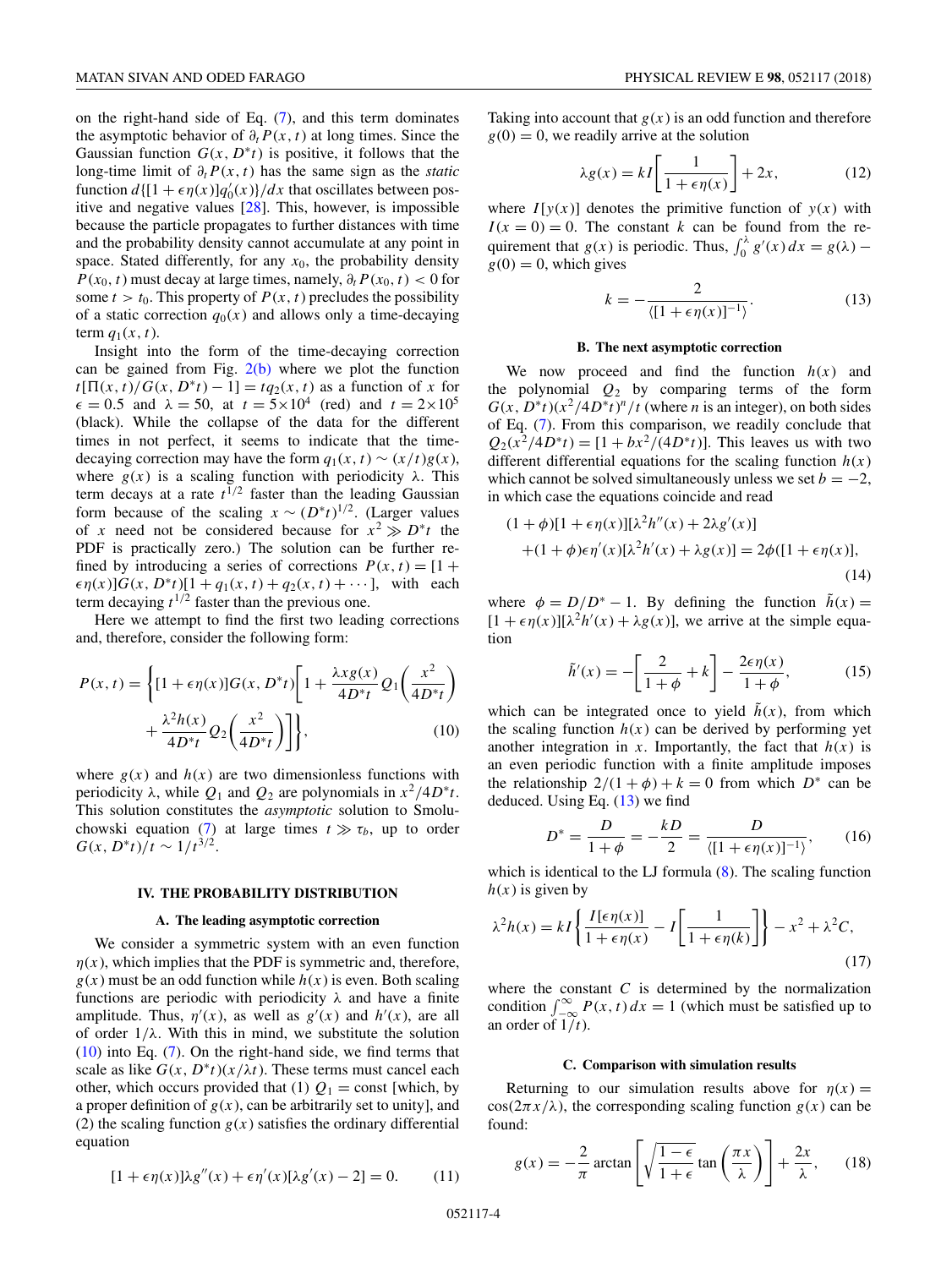<span id="page-4-0"></span>where the arctan function is interpreted such that it returns a value between  $-\pi/2$  and  $\pi/2$ , which is then shifted by an integer number of  $\pi$  in order that  $g(\lambda/2 + n\lambda) = 0$  (where *n* is an integer). We were unable to analytically perform the integration in Eq. [\(17\)](#page-3-0), necessary for finding a closed-form expression for the scaling function  $h(x)$ ; however, we take advantage of the fact that it represents a correction to the Gaussian form of  $\Pi(x, t)$  which is asymptotically smaller than the one involving the function  $g(x)$  [see Eq. [\(10\)](#page-3-0)] and use the approximation  $t[\Pi(x, t)/G(x, D^*t) - 1] \simeq xg(x)/(4D^*)$ . This approximation, which is plotted in Fig. [2\(b\)](#page-2-0) in light blue, shows a good fit to the simulation results. The deviations, which can be attributed to the higher order correction term in Eq. [\(10\)](#page-3-0), are particularly small for  $x^2 \approx 2D^*t$ ; see inset in Fig. [2\(b\).](#page-2-0)

### **V. SUMMARY AND FUTURE OUTLOOK**

In summary, we derived an asymptotic (at large times) expression for the PDF of a particle diffusing in a periodic potential energy landscape  $U(x)$ . The solution, which is given by Eq. [\(10\)](#page-3-0), is correct to order  $1/t^{3/2}$ . Faster decaying corrections can, in principle, be systematically derived by comparing, on both sides of Eq. [\(7\)](#page-1-0), terms of order  $1/t^2$ ,  $1/t^{5/2}$ , ... This will require solving increasingly complicated differential equations involving the scaling functions of slower decaying terms.

We conclude by noting that our approach to solving the Smoluchowski equation can be used, with only simple modifications, to solving other closely related diffusion equation. These include, for instance, the equation describing Brownian motion in a tilted periodic potential, i.e., when a particle diffuses under the action of both a periodic potential  $U(x)$  and a constant force *f* . In this case, the Smoluchowski equation reads

$$
\frac{\partial P(x,t)}{\partial t} = D \frac{\partial}{\partial x} \bigg\{ e^{-\beta (U(x)-fx)} \frac{\partial}{\partial x} \big[ e^{\beta (U(x)-fx)} P(x,t) \big] \bigg\}
$$

$$
= -\frac{f}{\alpha} \frac{\partial P}{\partial x} + D \frac{\partial}{\partial x} \bigg\{ [1 + \epsilon \eta(x)] \frac{\partial}{\partial x} \frac{P(x,t)}{[1 + \epsilon \eta(x)]} \bigg\},
$$
(19)

where  $\alpha = k_B T/D$ , while  $\eta(x)$  and  $\epsilon$  are defined similarly to Eqs. [\(5\)](#page-1-0) and [\(6\)](#page-1-0). The two main differences with respect to the case  $f = 0$  considered previously: (1) The Gaussian "moves"

- [1] J. H. Weiner and R. E. Froman, [Phys. Rev. B](https://doi.org/10.1103/PhysRevB.10.315) **[10](https://doi.org/10.1103/PhysRevB.10.315)**, [315](https://doi.org/10.1103/PhysRevB.10.315) [\(1974\)](https://doi.org/10.1103/PhysRevB.10.315).
- [2] T. Ala-Nissila, R. Ferrando, and S. C. Ying, [Adv. Phys.](https://doi.org/10.1080/00018730110107902) **[51](https://doi.org/10.1080/00018730110107902)**, [949](https://doi.org/10.1080/00018730110107902) [\(2002\)](https://doi.org/10.1080/00018730110107902).
- [3] V. Ambegaokar and B. I. Halperin, [Phys. Rev. Lett.](https://doi.org/10.1103/PhysRevLett.22.1364) **[22](https://doi.org/10.1103/PhysRevLett.22.1364)**, [1364](https://doi.org/10.1103/PhysRevLett.22.1364) [\(1969\)](https://doi.org/10.1103/PhysRevLett.22.1364).
- [4] P. Fulde, L. Pietronero, W. R. Schneider, and S. Strässler, [Phys. Rev. Lett.](https://doi.org/10.1103/PhysRevLett.35.1776) **[35](https://doi.org/10.1103/PhysRevLett.35.1776)**, [1776](https://doi.org/10.1103/PhysRevLett.35.1776) [\(1975\)](https://doi.org/10.1103/PhysRevLett.35.1776).
- [5] D. Reguera, J. M. Rubi, and A. Pérez-Madrid, [Phys. Rev. E](https://doi.org/10.1103/PhysRevE.62.5313) **[62](https://doi.org/10.1103/PhysRevE.62.5313)**, [5313](https://doi.org/10.1103/PhysRevE.62.5313) [\(2000\)](https://doi.org/10.1103/PhysRevE.62.5313).
- [6] P. Reimann, C. Van den Broeck, H. Linke, P. Hänggi, J. M. Rubi, and A. Pérez-Madrid, [Phys. Rev. E](https://doi.org/10.1103/PhysRevE.65.031104) **[65](https://doi.org/10.1103/PhysRevE.65.031104)**, [031104](https://doi.org/10.1103/PhysRevE.65.031104) [\(2002\)](https://doi.org/10.1103/PhysRevE.65.031104).

at constant velocity  $f/\alpha^*$ , where  $\alpha^* \neq \alpha$  is the effective

friction coefficient satisfying  $\alpha^* \to k_B T/D^*$  for  $f \to 0$  [\[21\]](#page-5-0). (2) Corrections to the Gaussian form also include a static term  $q_0(x)$  missing when  $f = 0$ , with oscillations having the wavelength  $\lambda$  of the potential  $U(x)$ . Thus, we speculate that the solution takes the form

$$
P(x, t) = [1 + \epsilon \eta(x)]G\left(x - \frac{f}{\alpha^*}t, D^*t\right) \times [1 + q_0(x) + q_1(x, t) + q_2(x, t) + \cdots], \quad (20)
$$

where  $G = \exp[-(x - tf/\alpha^*)^2/4D^*t]/\sqrt{4\pi D^*t}$  denotes the "running" Gaussian, while  $q_1$  and  $q_2$  are the time decaying corrections of order  $1/t^{1/2}$  and  $1/t$ , respectively, having the same general form as in Eq.  $(10)$ .

Upon substituting the solution  $(20)$  into Eq.  $(19)$  and comparing terms of similar order, we first arrive at the following differential equation for the static term  $q_0(x)$ :

$$
\frac{\partial}{\partial x}\{[1+\epsilon\eta(x)][\beta f + \beta f q_0(x) - q_0'(x)]\} = 0.
$$
 (21)

From the requirements that (1)  $q_0(x)$  does not diverge exponentially for  $x \to \infty$ , and that (2)  $P(x, t)$  is normalized to unity at any time (including for  $t \to \infty$ , when the timedecaying terms become irrelevant), we arrive at

$$
q_0(x) = \beta f e^{\beta fx} I \bigg[ e^{-\beta fx} \bigg( \frac{c_1}{1 + \epsilon \eta(x)} + 1 \bigg) \bigg],\tag{22}
$$

where (as above) *I* denotes a primitive function, and

$$
c_1 = \left\{ \beta f \left\{ [1 + \epsilon \eta(x)] e^{\beta fx} I \left[ \frac{e^{-\beta fx}}{1 + \epsilon \eta(x)} \right] \right\} \right\}^{-1}.
$$
 (23)

The first time-decaying correction  $q_1(x)$  can be now found by solving the equation obtained from the terms that scale as  $1/t^{1/2}$ . This equation involves the already found static scaling function  $q_0(x)$ . Then, the second correction,  $q_2(x)$ , can be found from the equation corresponding to the terms proportional to  $1/t$ , which involves  $q_0(x)$  and  $q_1(x)$  (and so on). Notice that the form of  $q_0$  (22) does not give any information on the effective parameters  $\alpha^*$  and  $D^*$ . These will be found from the equations for *q*<sup>1</sup> and *q*2, respectively.

# **ACKNOWLEDGMENT**

This work was supported by the Israel Science Foundation (ISF) through Grant No. 991/17.

- [7] H. Risken, *The Fokker-Planck Equation* (Springer, Berlin, 1984).
- [8] P. Reimann, [Phys. Rep.](https://doi.org/10.1016/S0370-1573(01)00081-3) **[361](https://doi.org/10.1016/S0370-1573(01)00081-3)**, [57](https://doi.org/10.1016/S0370-1573(01)00081-3) [\(2002\)](https://doi.org/10.1016/S0370-1573(01)00081-3).
- [9] P. Hänggi and F. Marchesoni, [Rev. Mod. Phys.](https://doi.org/10.1103/RevModPhys.81.387) **[81](https://doi.org/10.1103/RevModPhys.81.387)**, [387](https://doi.org/10.1103/RevModPhys.81.387) [\(2009\)](https://doi.org/10.1103/RevModPhys.81.387).
- [10] D. Cubero and F. Renzoni, *Brownian Ratchets: From Statistical Physics to Bio and Nano-motors* (Cambridge University Press, Cambridge, 2016).
- [11] M. Bier, [Contemp. Phys.](https://doi.org/10.1080/001075197182180) **[38](https://doi.org/10.1080/001075197182180)**, [371](https://doi.org/10.1080/001075197182180) [\(1997\)](https://doi.org/10.1080/001075197182180).
- [12] B. A. Koss and D. G. Grier, [Appl. Phys. Lett.](https://doi.org/10.1063/1.1579859) **[82](https://doi.org/10.1063/1.1579859)**, [3985](https://doi.org/10.1063/1.1579859) [\(2003\)](https://doi.org/10.1063/1.1579859).
- [13] R. Zwanzig, [J. Phys. Chem.](https://doi.org/10.1021/j100189a004) **[96](https://doi.org/10.1021/j100189a004)**, [3926](https://doi.org/10.1021/j100189a004) [\(1992\)](https://doi.org/10.1021/j100189a004).
- [14] A. Schüring, S. M. Auerbach, S. Fritzsche, and R. Haberlandt, [J. Chem. Phys.](https://doi.org/10.1063/1.1480011) **[116](https://doi.org/10.1063/1.1480011)**, [10890](https://doi.org/10.1063/1.1480011) [\(2002\)](https://doi.org/10.1063/1.1480011).